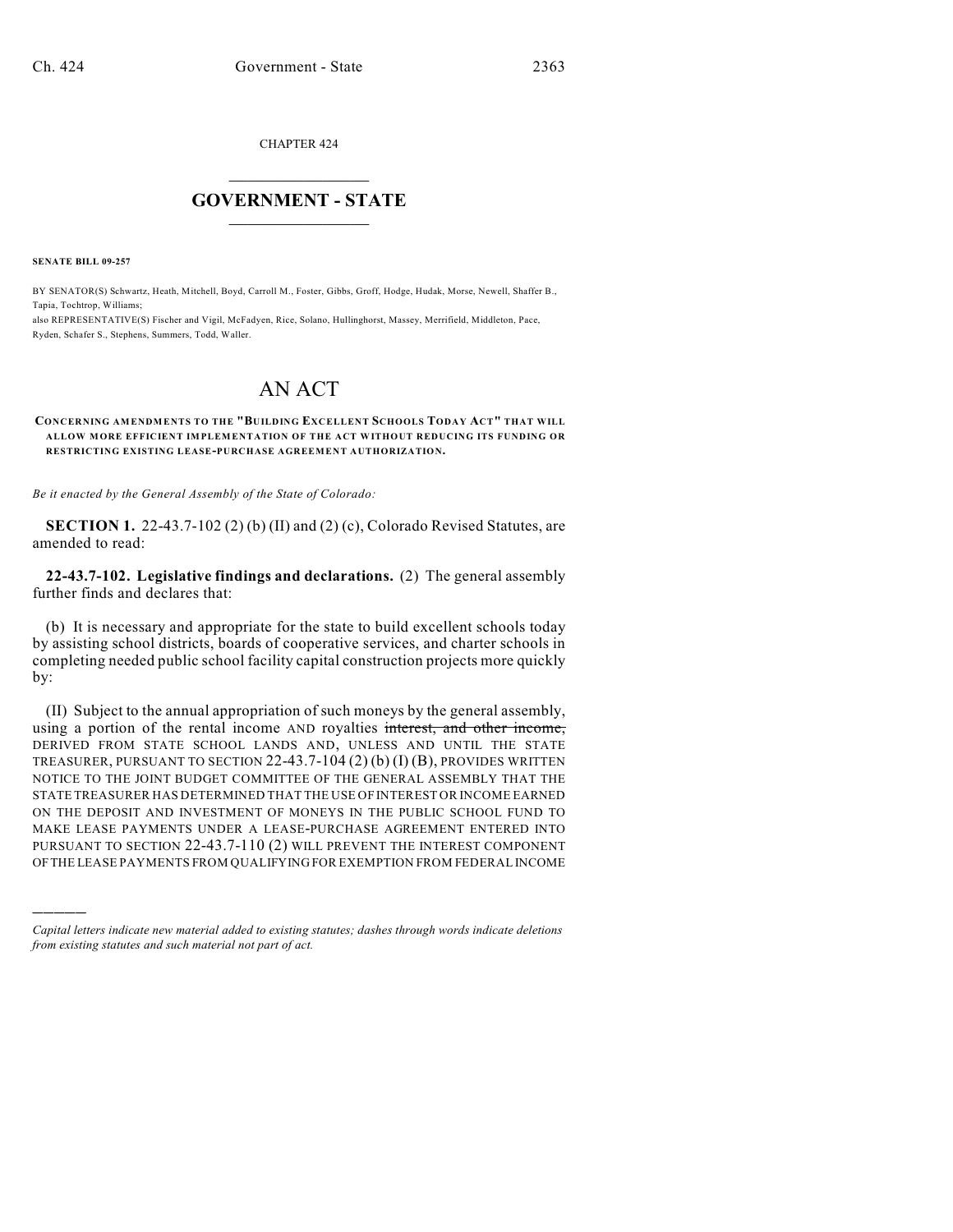TAXATION AND AT ANY TIME AFTER THE STATE TREASURER, PURSUANT TO SECTION 22-43.7-104 (2) (b) (I) (C), HAS RESCINDED ANY SUCH DETERMINATION, INTEREST, AND OTHER INCOME, other than land sale proceeds, derived from state school lands, as well as certain other available state moneys and matching moneys provided by school districts, boards of cooperative services, and charter schools, to make lease payments payable under the terms of the lease-purchase agreements.

(c) It is also necessary and appropriate for the state to use a portion of such rental income AND royalties interest, and other income and available moneys AND, UNLESS AND UNTIL THE STATE TREASURER, PURSUANT TO SECTION 22-43.7-104 (2) (b) (I) (B), PROVIDES WRITTEN NOTICE TO THE JOINT BUDGET COMMITTEE OF THE GENERAL ASSEMBLY THAT THE STATE TREASURER HAS DETERMINED THAT THE USE OF INTEREST OR INCOME EARNED ON THE DEPOSIT AND INVESTMENT OF MONEYS IN THE PUBLIC SCHOOL FUND TO MAKE LEASE PAYMENTS UNDER A LEASE-PURCHASE AGREEMENT ENTERED INTO PURSUANT TO SECTION 22-43.7-110 (2) WILL PREVENT THE INTEREST COMPONENT OF THE LEASE PAYMENTS FROM QUALIFYING FOR EXEMPTION FROM FEDERAL INCOME TAXATION AND AT ANY TIME AFTER THE STATE TREASURER, PURSUANT TO SECTION 22-43.7-104 (2)(b)(I)(C), HAS RESCINDED ANY SUCH DETERMINATION, INTEREST AND OTHER INCOME, AS WELL AS CERTAIN OTHER AVAILABLE STATE MONEYS to continue to provide financial assistance to school districts, boards of cooperative services, and charter schools in the form of cash funding for school renovation and controlled maintenance projects.

**SECTION 2.** 22-43.7-104 (2) (b) (I) and (2) (b) (II), Colorado Revised Statutes, are amended, and the said 22-43.7-104 (2) (b) is further amended BY THE ADDITION OF A NEW SUBPARAGRAPH, to read:

**22-43.7-104. Public school capital construction assistance fund - creation crediting of moneys to fund - use of fund - emergency reserve - creation.** (2) (b) For each fiscal year commencing on or after July 1, 2008, the following moneys shall be credited to the assistance fund:

(I) (A) UNLESS AND UNTIL THE STATE TREASURER, PURSUANT TO SUB-SUBPARAGRAPH (B) OF THIS SUBPARAGRAPH (I), PROVIDES WRITTEN NOTICE TO THE JOINT BUDGET COMMITTEE OF THE GENERAL ASSEMBLY THAT THE STATE TREASURER HAS DETERMINED THAT THE USE OF INTEREST OR INCOME EARNED ON THE DEPOSIT AND INVESTMENT OF MONEYS IN THE PUBLIC SCHOOL FUND TO MAKE LEASE PAYMENTS UNDER A LEASE-PURCHASE AGREEMENT ENTERED INTO PURSUANT TO SECTION 22-43.7-110 (2) WILL PREVENT THE INTEREST COMPONENT OF THE LEASE PAYMENTS FROM QUALIFYING FOR EXEMPTION FROM FEDERAL INCOME TAXATION, the greater of thirty-five percent of the gross amount of public school lands income received during the fiscal year or an amount of such income equal to the difference between the total amount of lease payments to be made by the state under the terms of lease-purchase agreements entered into pursuant to section 22-43.7-110 (2) and the total amount of matching moneys to be paid to the state as lease payments under the terms of sublease-purchase agreements entered into pursuant to section 22-43.7-110 (2). The moneys required to be credited to the assistance fund pursuant to this subparagraph  $(H)$  SUB-SUBPARAGRAPH  $(A)$  may be taken from any single source or combination of sources of public school lands income.

(B) EXCEPT AS OTHERWISE PROVIDED IN SUB-SUBPARAGRAPH (C) OF THIS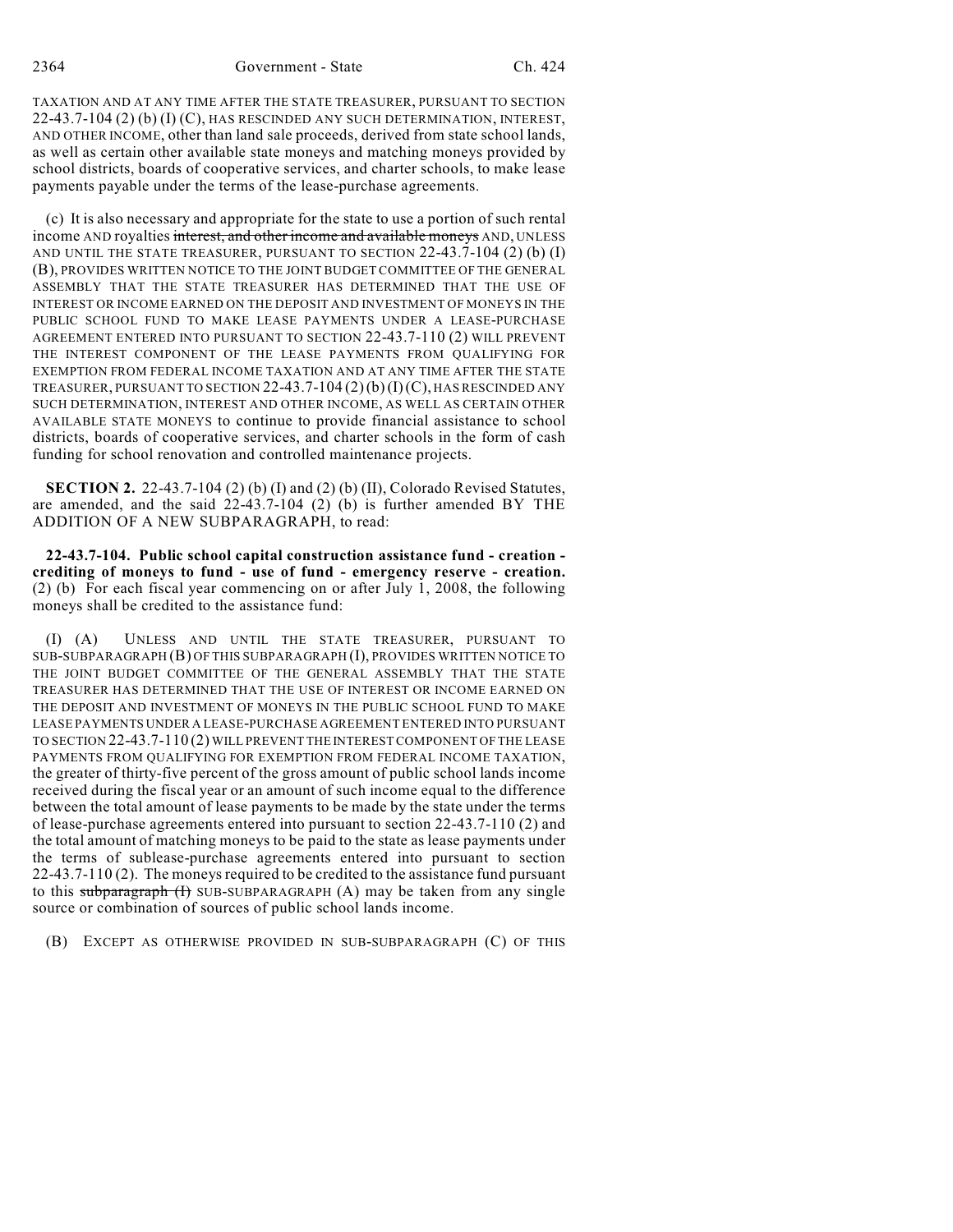SUBPARAGRAPH (I), IF THE STATE TREASURER DETERMINES DURING ANY FISCAL YEAR THAT THE USE OF INTEREST OR INCOME EARNED ON THE DEPOSIT AND INVESTMENT OF MONEYS IN THE PUBLIC SCHOOL FUND TO MAKE LEASE PAYMENTS UNDER A LEASE-PURCHASE AGREEMENT WILL PREVENT THE INTEREST COMPONENT OF THE LEASE PAYMENTS FROM QUALIFYING FOR EXEMPTION FROM FEDERAL INCOME TAXATION AND PROVIDES WRITTEN NOTICE TO THE JOINT BUDGET COMMITTEE OF THE GENERAL ASSEMBLY OF THE DETERMINATION, FOR THE PORTION OF THE FISCAL YEAR BEGINNING ON THE DATE THE WRITTEN NOTICE IS PROVIDED TO THE JOINT BUDGET COMMITTEE AND FOR EACH SUBSEQUENT FISCAL YEAR, THE GREATER OF FIFTY PERCENT OF THE GROSS AMOUNT OF PUBLIC SCHOOL LANDS INCOME OTHER THAN INTEREST OR INCOME EARNED ON THE DEPOSIT AND INVESTMENT OF MONEYS IN THE PUBLIC SCHOOL FUND RECEIVED DURING THE FISCAL YEAR OR AN AMOUNT OF SUCH PUBLIC SCHOOL LANDS INCOME EQUAL TO THE DIFFERENCE BETWEEN THE TOTAL AMOUNT OF LEASE PAYMENTS TO BE MADE BY THE STATE UNDER THE TERMS OF LEASE-PURCHASE AGREEMENTS ENTERED INTO PURSUANT TO SECTION 22-43.7-110 (2) AND THE TOTAL AMOUNT OF MATCHING MONEYS TO BE PAID TO THE STATE AS LEASE PAYMENTS UNDER THE TERMS OF SUBLEASE-PURCHASE AGREEMENTS ENTERED INTO PURSUANT TO SECTION 22-43.7-110 (2). THE MONEYS REQUIRED TO BE CREDITED TO THE ASSISTANCE FUND PURSUANT TO THIS SUB-SUBPARAGRAPH (B) MAY BE TAKEN FROM ANY SINGLE SOURCE OR COMBINATION OF SOURCES OF PUBLIC SCHOOL LANDS INCOME OTHER THAN INTEREST OR INCOME EARNED ON THE DEPOSIT AND INVESTMENT OF MONEYS IN THE PUBLIC SCHOOL FUND.

(C) IF, AFTER MAKING A DETERMINATION AND PROVIDING NOTICE PURSUANT TO SUB-SUBPARAGRAPH (B) OF THIS SUBPARAGRAPH (I), THE STATE TREASURER MAKES A NEW DETERMINATION DURING ANY FISCAL YEAR THAT THE USE OF INTEREST OR INCOME EARNED ON THE DEPOSIT AND INVESTMENT OF MONEYS IN THE PUBLIC SCHOOL FUND TO MAKE LEASE PAYMENTS UNDER A LEASE-PURCHASE AGREEMENT ENTERED INTO PURSUANT TO SECTION 22-43.7-110 (2) WILL NOT PREVENT THE INTEREST COMPONENT OF THE LEASE PAYMENTS FROM QUALIFYING FOR EXEMPTION FROM FEDERAL INCOME TAXATION AND THE STATE TREASURER PROVIDES WRITTEN NOTICE TO THE JOINT BUDGET COMMITTEE OF THE GENERAL ASSEMBLY THAT THE STATE TREASURER HAS MADE A NEW DETERMINATION AND IS RESCINDING THE DETERMINATION MADE PURSUANT TO SAID SUB-SUBPARAGRAPH (B) AS OF THE DATE THE WRITTEN NOTICE IS PROVIDED, FOR THE PORTION OF THE FISCAL YEAR BEGINNING ON THE DATE THE WRITTEN NOTICE IS PROVIDED TO THE JOINT BUDGET COMMITTEE AND FOR EACH SUBSEQUENT FISCAL YEAR, THE GREATER OF THIRTY-FIVE PERCENT OF THE GROSS AMOUNT OF PUBLIC SCHOOL LANDS INCOME RECEIVED DURING THE FISCAL YEAR OR AN AMOUNT OF SUCH INCOME EQUAL TO THE DIFFERENCE BETWEEN THE TOTAL AMOUNT OF LEASE PAYMENTS TO BE MADE BY THE STATE UNDER THE TERMS OF LEASE-PURCHASE AGREEMENTS ENTERED INTO PURSUANT TO SECTION 22-43.7-110 (2) AND THE TOTAL AMOUNT OF MATCHING MONEYS TO BE PAID TO THE STATE AS LEASE PAYMENTS UNDER THE TERMS OF SUBLEASE-PURCHASE AGREEMENTS ENTERED INTO PURSUANT TO SECTION 22-43.7-110 (2). THE MONEYS REQUIRED TO BE CREDITED TO THE ASSISTANCE FUND PURSUANT TO THIS SUB-SUBPARAGRAPH (C) MAY BE TAKEN FROM ANY SINGLE SOURCE OR COMBINATION OF SOURCES OF PUBLIC SCHOOL LANDS INCOME.

(II) The net proceeds MADE AVAILABLE TO THE STATE from the sale of certificates of participation payable to the state INSTRUMENTS EVIDENCING RIGHTS TO RECEIVE LEASE PAYMENTS MADE AND TO BE MADE under the terms of any lease-purchase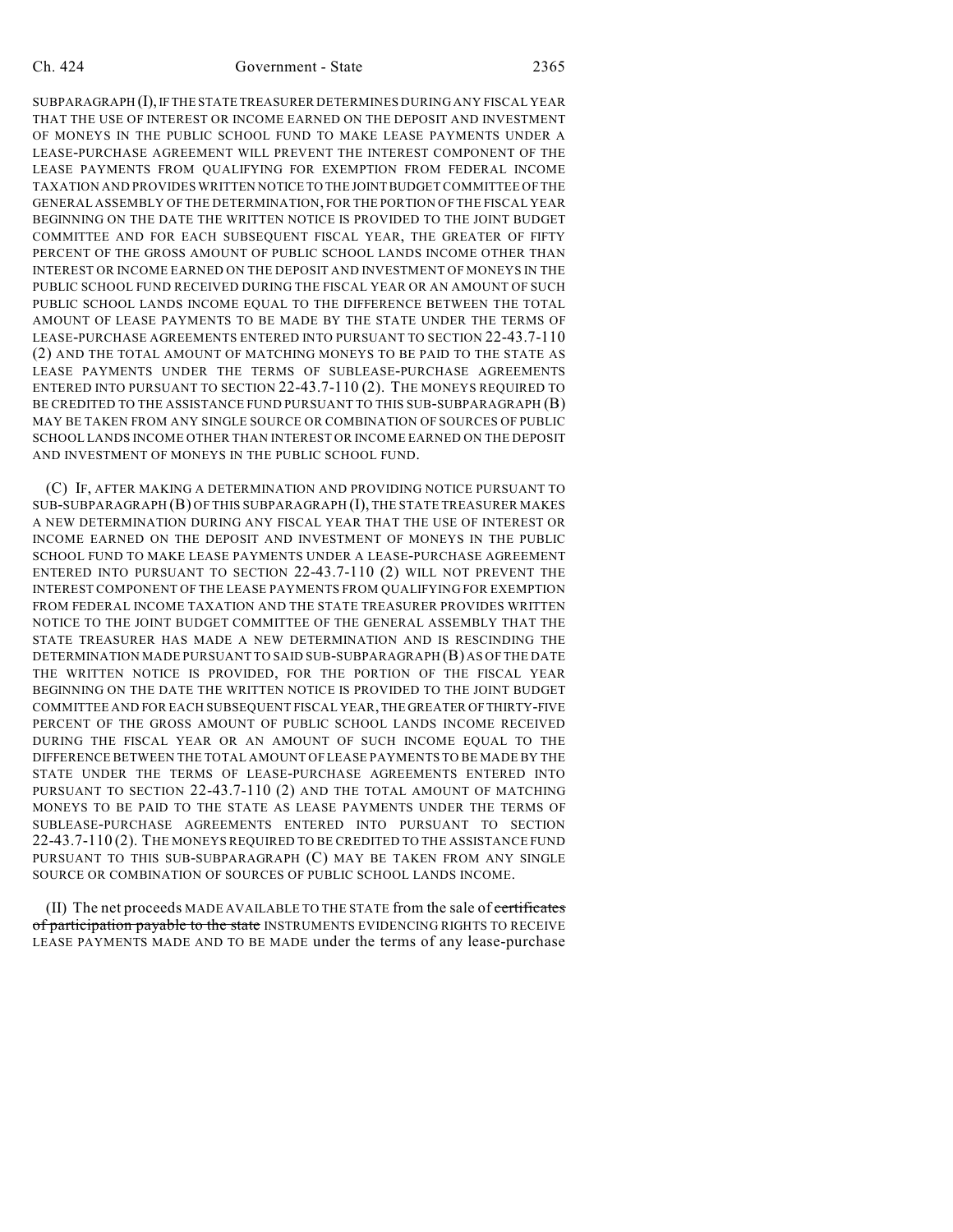agreement entered into pursuant to section 22-43.7-110 (2), as consideration from the lessor that issued the certificates of participation UNLESS OTHERWISE REQUIRED BY THE DOCUMENTS PURSUANT TO WHICH THE INSTRUMENTS ARE ISSUED;

(V) ANY MONEYS TRANSFERRED OR APPROPRIATED TO THE ASSISTANCE FUND PURSUANT TO SUBSECTION (5) OF THIS SECTION.

**SECTION 3.** 22-43.7-104 (4), Colorado Revised Statutes, is amended, and the said 22-43.7-104 is further amended BY THE ADDITION OF THE FOLLOWING NEW SUBSECTIONS, to read:

**22-43.7-104. Public school capital construction assistance fund - creation crediting of moneys to fund - use of fund - emergency reserve - creation.** (4) For each fiscal year commencing on or after July 1, 2008, an emergency reserve of at least one million dollars shall be maintained in the assistance fund except that an emergency reserve need not be maintained in any fiscal year in which the amount of EITHER public school lands income OR PUBLIC SCHOOL LANDS INCOME OTHER THAN INTEREST OR INCOME EARNED ON THE DEPOSIT AND INVESTMENT OF MONEYS IN THE PUBLIC SCHOOL FUND, OR BOTH, credited to the assistance fund PURSUANT TO SUBPARAGRAPH (I) OF PARAGRAPH (b) OF SUBSECTION (2) OF THIS SECTION is an amount equal to the difference between the total amount of lease payments to be made by the state under the terms of lease-purchase agreements entered into pursuant to section 22-43.7-110 (2) and the total amount of matching moneys to be paid to the state as lease payments under the terms of sublease-purchase agreements entered into pursuant to section 22-43.7-110 (2) rather than, TO THE EXTENT APPLICABLE, thirty-five percent of the gross amount of public school lands income received by the state during the fiscal year OR FIFTY PERCENT OFTHE GROSS AMOUNT OF PUBLIC SCHOOL LANDS INCOME OTHER THAN INTEREST OR INCOME EARNED ON THE DEPOSIT AND INVESTMENT OF MONEYS IN THE PUBLIC SCHOOL FUND RECEIVED BY THE STATE DURING THE FISCAL YEAR. The board may expend moneys from the emergency reserve only to provide emergency financial assistance to address a public school facility emergency in accordance with section 22-43.7-109 (8).

(5) IF THE STATE TREASURER, PURSUANT TO SUB-SUBPARAGRAPH (B) OF SUBPARAGRAPH (I) OF PARAGRAPH (b) OF SUBSECTION (2) OF THIS SECTION, PROVIDES WRITTEN NOTICE TO THE JOINT BUDGET COMMITTEE OF THE GENERAL ASSEMBLY THAT THE STATE TREASURER HAS DETERMINED THAT THE USE OF INTEREST OR INCOME EARNED ON THE DEPOSIT AND INVESTMENT OF MONEYS IN THE PUBLIC SCHOOL FUND TO MAKE LEASE PAYMENTS UNDER A LEASE-PURCHASE AGREEMENT ENTERED INTO PURSUANT TO SECTION 22-43.7-110 (2) WILL PREVENT THE INTEREST COMPONENT OF THE LEASE PAYMENTS FROM QUALIFYING FOR EXEMPTION FROM FEDERAL INCOME TAXATION, ANY SUCH INTEREST OR INCOME CREDITED TO THE ASSISTANCE FUND BEFORE THE TREASURER PROVIDES THE WRITTEN NOTICE SHALL BE SEGREGATED INTO A SEPARATE RESTRICTED ACCOUNT OF THE ASSISTANCE FUND. ALL INTEREST AND INCOME EARNED ON THE DEPOSIT AND INVESTMENT OF MONEYS IN THE RESTRICTED ACCOUNT SHALL BE CREDITED TO THE RESTRICTED ACCOUNT. MONEYS IN THE RESTRICTED ACCOUNT SHALL NOT BE COMMINGLED WITH OTHER MONEYS IN THE ASSISTANCE FUND. NOTWITHSTANDING ANY OTHER PROVISION OF LAW, MONEYS IN THE RESTRICTED ACCOUNT SHALL NOT BE USED AND SHALL NOT BE AVAILABLE TO PAY LEASE PAYMENTS UNDER ANY LEASE-PURCHASE AGREEMENTS ENTERED INTO PURSUANT TO SECTION 22-43.7-110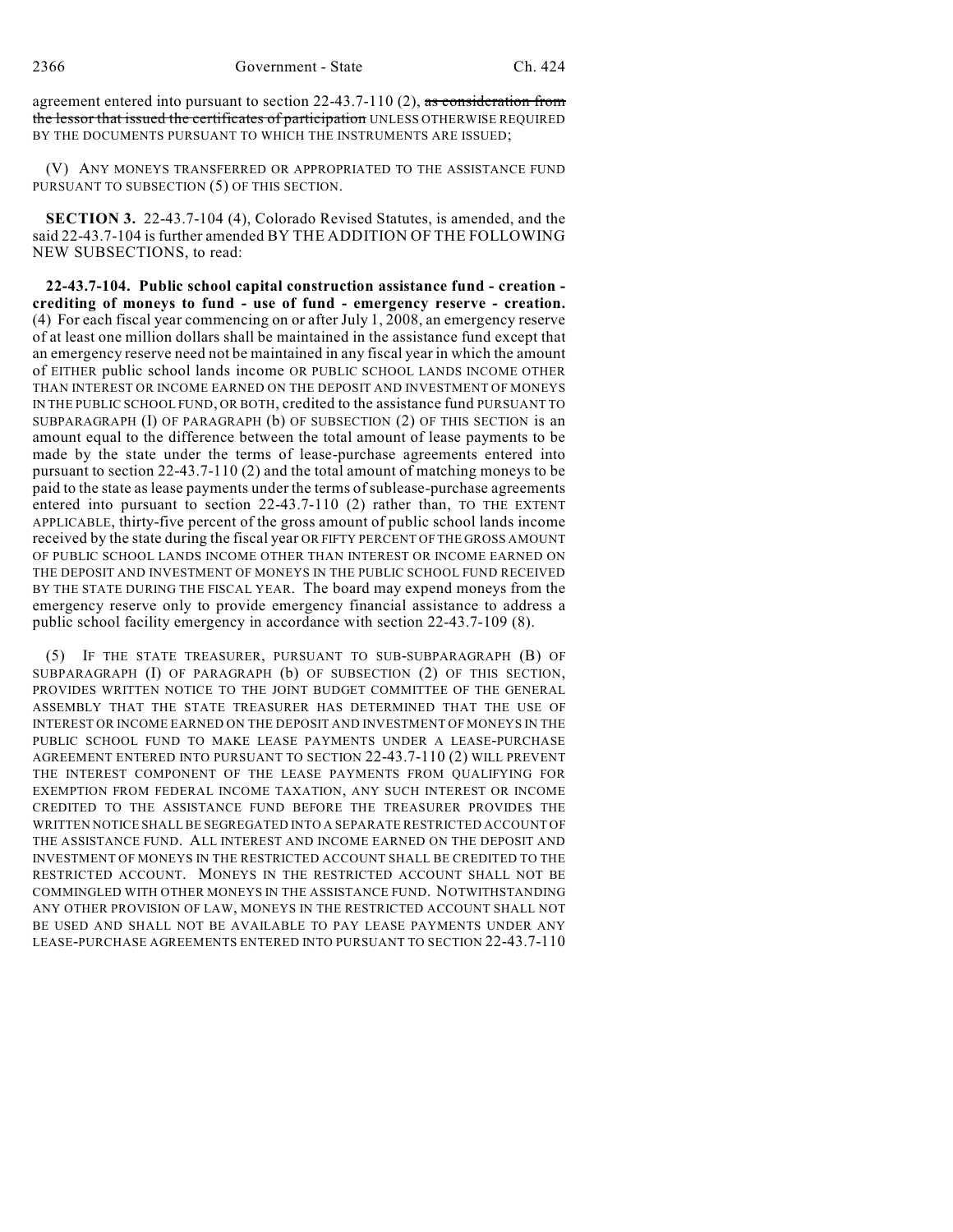#### Ch. 424 Government - State 2367

(2) UNLESS AND UNTIL THE STATE TREASURER, PURSUANT TO SUB-SUBPARAGRAPH (C) OF SUBPARAGRAPH (I) OF PARAGRAPH (b) OF SUBSECTION (2) OF THIS SECTION, PROVIDES WRITTEN NOTICE TO THE JOINT BUDGET COMMITTEE OF THE GENERAL ASSEMBLY THAT THE STATE TREASURER IS RESCINDING THE DETERMINATION MADE PURSUANT TO SUB-SUBPARAGRAPH (B) OF SAID SUBPARAGRAPH (I) AS OF THE DATE THE WRITTEN NOTICE IS PROVIDED. MONEYS IN THE RESTRICTED ACCOUNT MAY BE USED FOR THE OTHER PURPOSES FOR WHICH MONEYS IN THE ASSISTANCE FUND MAY BE USED UNDER THIS ARTICLE.

(6) IF THE AMOUNT OF MONEYS IN THE ASSISTANCE FUND THAT, SUBJECT TO THE LIMITATIONS SET FORTH IN SUBSECTION (5) OF THIS SECTION, IS AVAILABLE TO PAY LEASE PAYMENTS UNDER ANY LEASE-PURCHASE AGREEMENTS ENTERED INTO PURSUANT TO SECTION 22-43.7-110 (2) WILL BE INSUFFICIENT TO COVER THE FULL AMOUNT OF THE LEASE PAYMENTS REQUIRED BY THE LEASE-PURCHASE AGREEMENTS, THE GENERAL ASSEMBLY MAY APPROPRIATE OR TRANSFER FROM ANY LEGALLY AVAILABLE SOURCE TO THE ASSISTANCE FUND SUFFICIENT MONEYS TO MAKE THE LEASE PAYMENTS.

**SECTION 4.** The introductory portion to 22-43.7-106 (1) (a), Colorado Revised Statutes, is amended to read:

**22-43.7-106. Public school capital construction assistance board - creation - general powers and duties - rules.** (1) (a) There is hereby created within the department the public school capital construction assistance board, which shall exercise its powers and perform its duties and functions under the department as if the same were transferred to the department by a **type 1** transfer, as such transfer is defined in the "Administrative Organization Act of 1968", article 1 of title 24, C.R.S. The board shall consist of nine appointed members, none of whom shall hold any state elective office. and the director of the division, who shall serve as a nonvoting ex officio member of the board. Five voting members of the board shall constitute a quorum. Board members shall be appointed as follows:

**SECTION 5.** 22-43.7-109 (2) (b) (I) (B), Colorado Revised Statutes, is amended to read:

**22-43.7-109. Financial assistance for public school capital construction application requirements - evaluation criteria - local match requirements.** (2) (b) Notwithstanding the provisions of paragraph (a) of this subsection (2):

### (I) The board:

(B) May establish a timeline for the 2008-09 fiscal year OR THE 2008-09 AND 2009-10 FISCAL YEARS only that takes into account any incomplete status of the priority assessment required by section 22-43.7-108, allows awards of financial assistance to be made based on consideration of so much of the assessment as has been completed, and differs from subsequent annual timelines.

**SECTION 6.** 22-43.7-110 (2) (b), Colorado Revised Statutes, is amended, and the said 22-43.7-110 (2) is further amended BY THE ADDITION OF THE FOLLOWING NEW PARAGRAPHS, to read: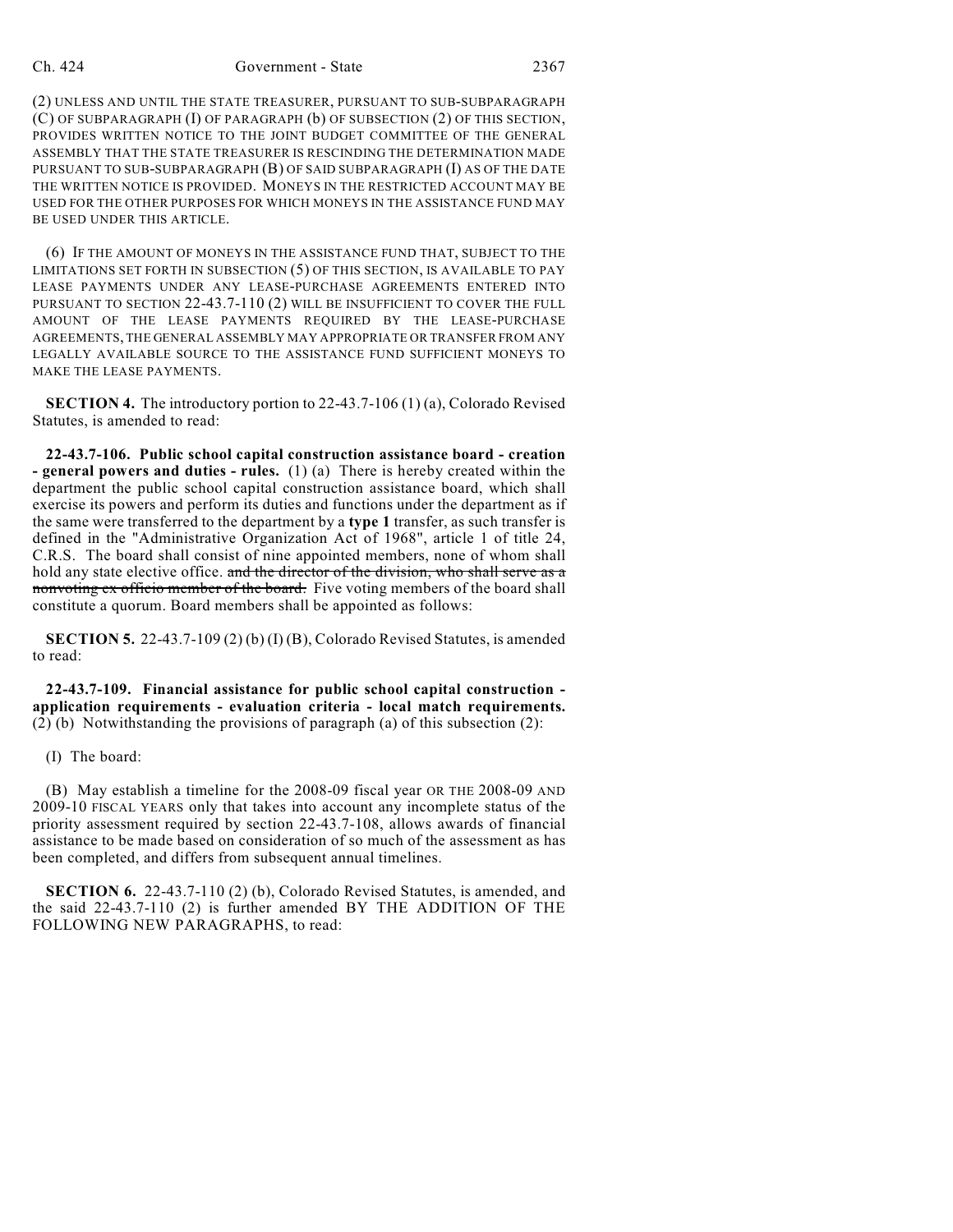**22-43.7-110. Financial assistance - grants - lease-purchase agreements.** (2) Subject to the following requirements and limitations, the board may also instruct the state treasurer to enter into lease-purchase agreements on behalf of the state to provide financial assistance to applicants by financing public school facility capital construction projects for which the state board has authorized the provision of financial assistance pursuant to section 22-43.7-109 (7):

(b) The board may expend only matching moneys credited to the assistance fund pursuant to paragraph (c) of this subsection  $(2)$  or section  $22-43.7-104$   $(2)$  (b)  $(W)$ or interest or income derived from the deposit and investment of such matching moneys to make STATE TREASURER MAY ENTER INTO LEASE-PURCHASE AGREEMENTS FOR WHICH THE AGGREGATE annual lease payments of principal or interest for any fiscal year in excess of EXCEED one-half of the maximum total amount of annual lease payments permitted for the fiscal year pursuant to paragraph (a) of this subsection (2) ONLY IF THE AGGREGATE AMOUNT OF MATCHING MONEYS EXPECTED TO BE CREDITED TO THE ASSISTANCE FUND PURSUANT TO PARAGRAPH (c) OF THIS SUBSECTION (2) AND SECTION 22-43.7-104 (2) (b) (IV) AND ANY INTEREST OR INCOME DERIVED FROM THE DEPOSIT AND INVESTMENT OF THE MATCHING MONEYS IS AT LEAST EQUAL TO THE ANNUAL LEASE PAYMENTS OF PRINCIPAL AND INTEREST THAT EXCEED ONE-HALF OF SAID MAXIMUM TOTAL AMOUNT.

(g) IF THE STATE TREASURER DEEMS IT TO BE NECESSARY OR ADVISABLE, THE STATE TREASURER MAY ENTER INTO A LEASE-PURCHASE AGREEMENT ON BEHALF OF THE STATE FOR ONLY A PORTION OF A PUBLIC SCHOOL FACILITY FOR WHICH FINANCIAL ASSISTANCE IS BEING PROVIDED OR FOR ALL OR A PORTION OF A DIFFERENT PUBLIC SCHOOL FACILITY OR OTHER PROPERTY OF A SCHOOL DISTRICT.

(h) NOTWITHSTANDING THE AUTHORITY OF THE BOARD TO INSTRUCT THE STATE TREASURER TO ENTER INTO LEASE-PURCHASE AGREEMENTS ON BEHALF OF THE STATE, IN ORDER TO ENSURE THAT LEASE-PURCHASE AGREEMENTS ARE ENTERED INTO UNDER FAVORABLE FINANCIAL MARKET CONDITIONS, THE STATE TREASURER SHALL HAVE SOLE DISCRETION TO DETERMINE THE TIMING OF THE STATE TREASURER'S ENTRY INTO ANY LEASE-PURCHASE AGREEMENT ON BEHALF OF THE STATE PURSUANT TO THIS SUBSECTION (2).

**SECTION 7.** 36-1-116 (1) (a) (II), Colorado Revised Statutes, is amended to read:

**36-1-116. Disposition of rentals, royalties, and timber sale proceeds.** (1) (a) (II) For the  $2005-06$  THE 2008-09 state fiscal year and each state fiscal year thereafter, the first eleven million dollars of proceeds received by the state for the sale of timber on public school lands, rental payments for the use and occupation of the surface of said lands, and rentals or lease payments for sand, gravel, clay, stone, coal, oil, gas, geothermal resources, gold, silver, or other minerals on said lands other than proceeds, rentals, and payments allocated to the state land board trust administration fund pursuant to section 36-1-145 (3) or credited to the public school capital construction assistance fund created in section 22-43.7-104 (1), C.R.S., pursuant to section 22-43.7-104 (2) (b) (I), C.R.S., shall be credited to the public school income fund for distribution as provided by law. Any amount of such proceeds, rentals, and payments received by the state during the fiscal year in excess of eleven million dollars shall be credited to the permanent school fund and shall